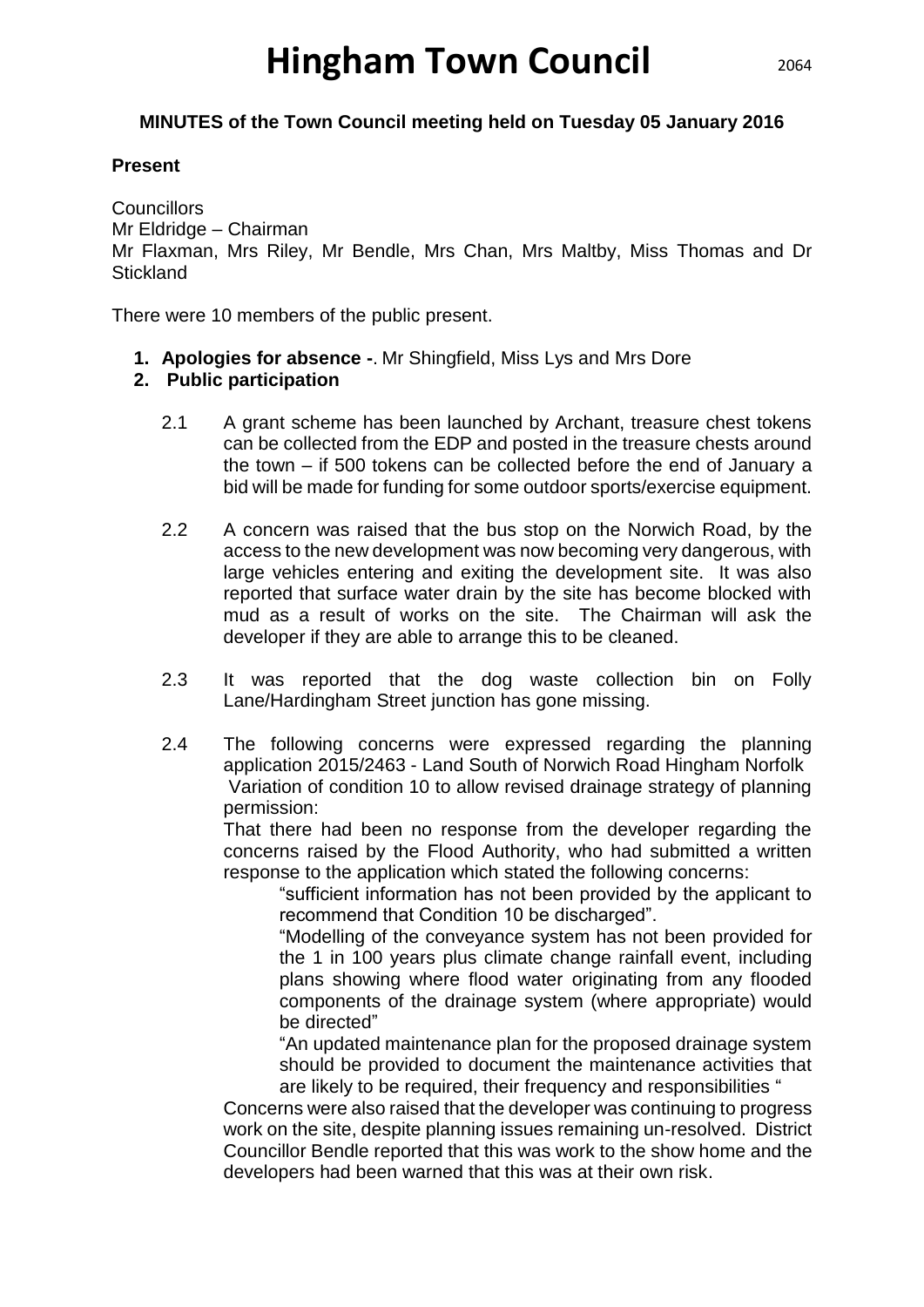- 2.5 Concerns were raised regarding planning application 2015/2678 Discharge of Condition – Abel Homes - Land South of Norwich Road - Discharge of condition 15 of permission 2014/2322 – Landscaping – in that the proposed landscaping scheme was very "thin" and insufficient to provide adequate screening, and was contrary to what was originally promised by the developer.
	- **3. The minutes of the Town Council meeting of 01 December 2015** were agreed as correct and signed.

# **4. Declaration of interest**

- 4.1 Mrs Riley declared an interest in agenda items 7.3 and 11.1
- 4.2 Miss Thomas declared an interest in agenda item 7.3, 11.4, 10.1 and 11.1
- 4.3 All Councillors declared an interest in agenda item 10.5
- **5. Matters arising** (delivered as a written report with verbal updates see appendix A) The Clerk added that she had received 2 telephone calls from Norfolk Constabulary, regarding speeding and enforcement of the 20mph zone. The officers had explained that the 20mph zone was only allowed to be in place as it was at the time demonstrated that the layout of the road would ensure that the speed limiting was "self-enforcing". The Clerk advised the officers that this ideal was not working and speeding through the Market Place was prevalent. Norfolk Constabulary plan to carry out a speed survey in the 20mph zone, which will give very detailed results as to numbers of vehicles and their speeds in relation to times of day. If excessive speed is found to be an issue, the police will bring this to the attention of Norfolk County Council, who will be obliged to take such steps as necessary to ensure that the "selfenforcing" remit of the 20mph zone being in place is being achieved. A concern was raised that the Norfolk County Council "Reimagining Norfolk" consultation, suggested that in future the Town Council would be charged for any such work.

(It was requested and agreed not to include a list of matters arising on the Councillors agenda, but to only have Matters Arising included in the Clerks report).

#### **6. Working party reports**

#### 6.1 **Events Working Party**

The Chairman thanked everyone involved in the Mediaeval Fair for all of their hard work. A written report was presented – the Mediaeval Weekend Celebrations were a great success despite the weather and would not have been possible without the generosity of so many businesses and volunteers giving their time and financial support. The financial report will be delivered at the next Town Council meeting. The events working party hope to build on this success and put on more community events.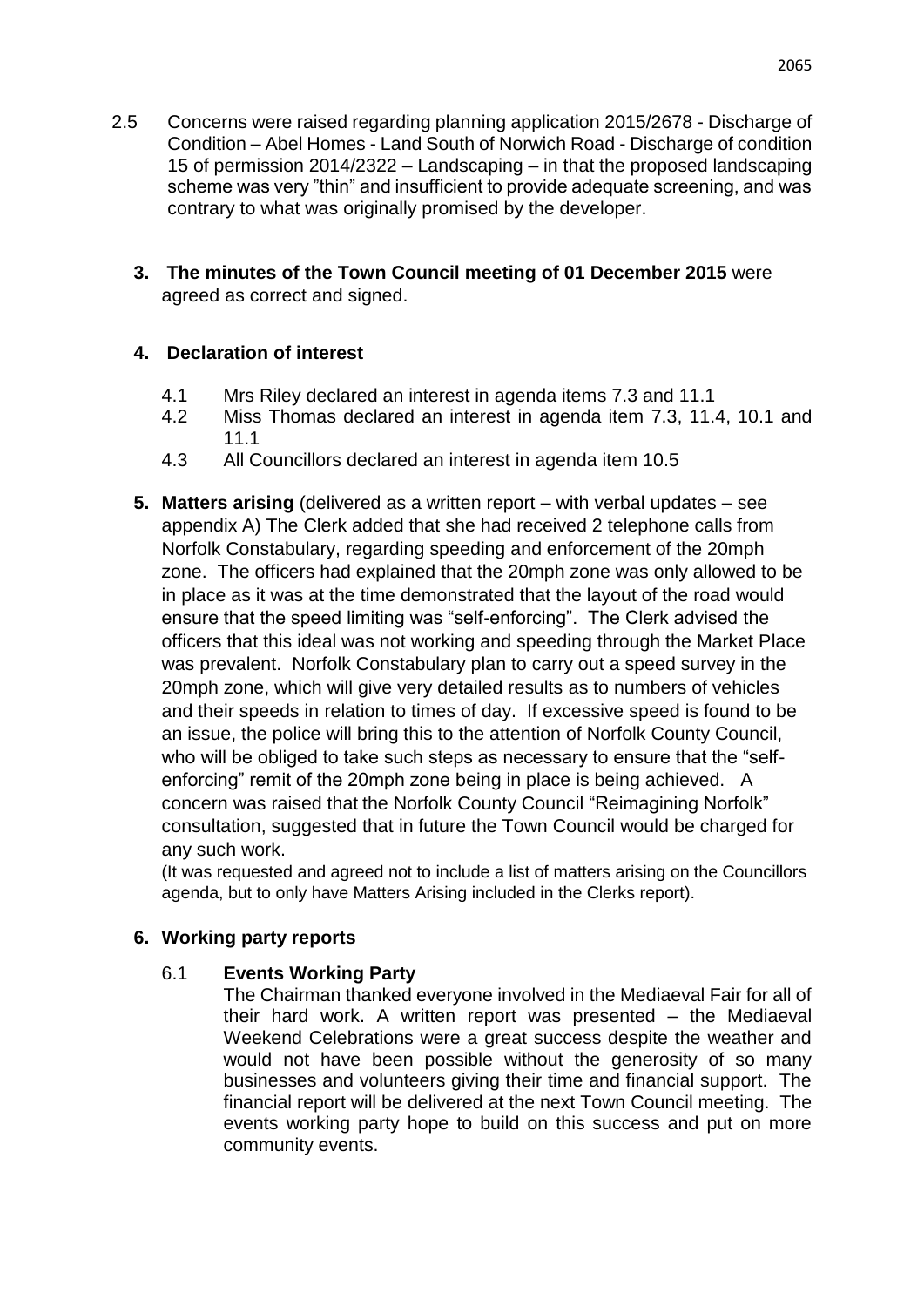#### 6.2 **Finance Working Party**

There was no report from the finance working party.

#### 6.3 **Highways Working Party**

A written report was presented – Graham Shingfield has been voted the new Chairman of the working party. A meeting with Norfolk County Council Safety Officer had taken place, and concerns regarding the Market Place and Fairland were expressed to him. He agreed that accident statistic warranted a safety study and advised that a pedestrian crossing would require improved lighting which may be an issue in a conservation area. He would discuss the proposal of white edging lines through the Market Place with Paul Sellick. The Working Party hope to meet on the 3<sup>rd</sup> Wednesday of every month.

#### 6.4 **Cemetery Working Party**

There was no report from the cemetery working party.

# **7. Correspondence**

- 7.1. Bruno Peek The Queen's 90th Birthday Beacons 21st April 2016 Communities are being encouraged to celebrate the Queen's Birthday, and in particular light a beacon. A beacon cage is available but a pole would be required for it to be sited on the Fairland – ITEM TO BE ADDED ON NEXT AGENDA
- 7.2. South Norfolk Council Consultations on planning applications paperless District Council Bendle was asked if South Norfolk Council could improve the "title" information attached to documents and displayed on the SNC planning portal to make it easier to identify the content of the document, as downloading and viewing them all was very time consuming.
- 7.3. South Norfolk Council Planning Application 2015/2463 Drainage at Hingham site allocation - Flood Authority response to the application.
- 7.4. Norfolk County Council Helen Ollett-Nash Referendum principles will not apply to parishes for 16-17
- 7.5 Police Connect message Increase or freeze police element of Council Tax  $-$  have your say from today  $-$  a letter informing the public of a consultation on the police element of the council tax and public meetings taking place – consultation ends on  $29<sup>th</sup>$  January 2016
- 7.6 Ann Boulter Brook House Children's House request for website space. A permanent web site space could not be offered, but notices could be displayed in the town's notice boards to promote Brook House's forthcoming events.

#### **8. District Councillor's report**

District Councillor Bendle passed on her congratulations for the success of the Mediaeval weekend celebrations. She also reported that a sum of money had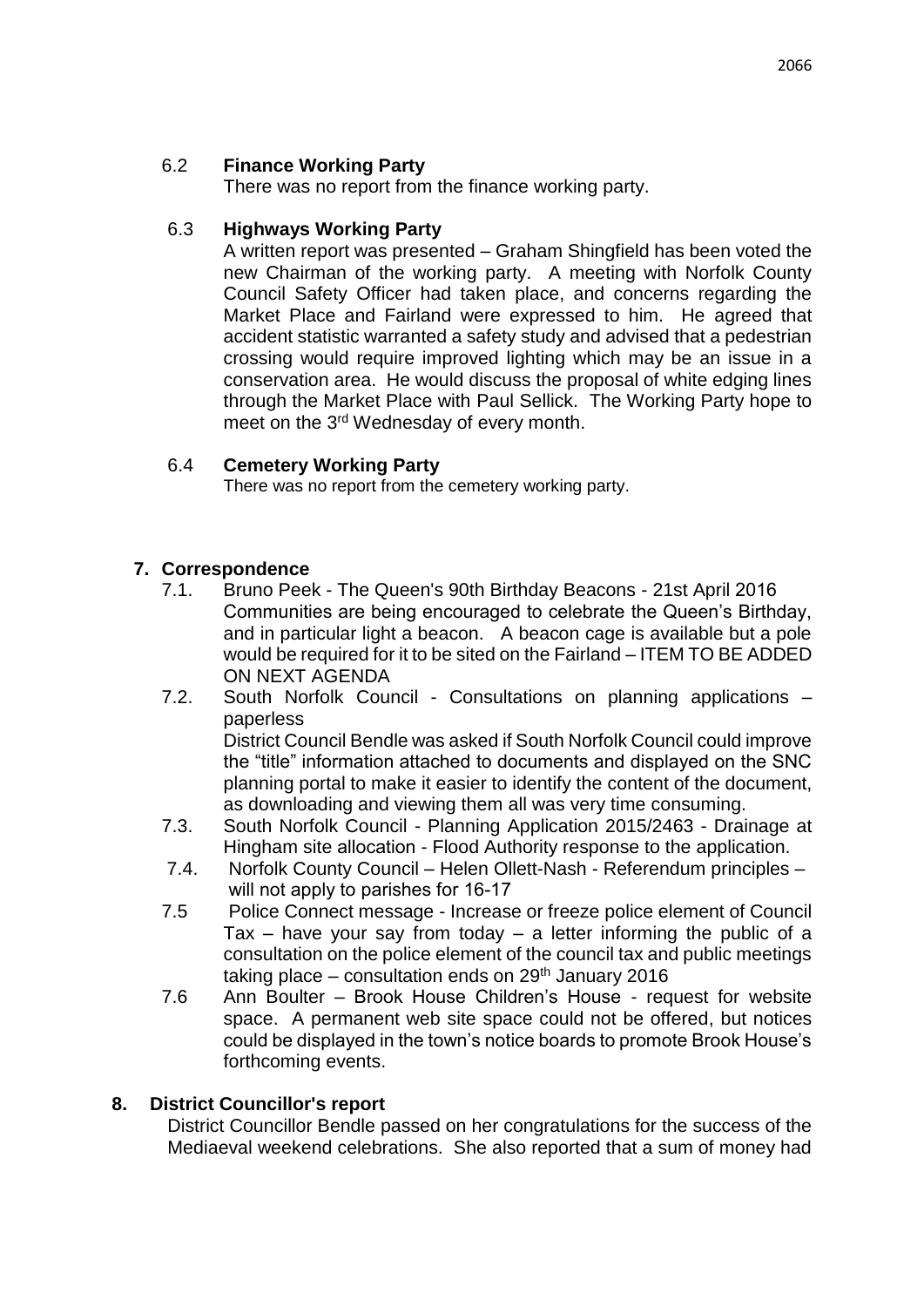been set aside for looking into a network of satellite Wi-Fi that would result in a purchasable service.

#### **9. County Councillor's report**

County Councillor Dewsbury urged everyone to take part in the Reimaging Norfok Consultation – which ends on 14 January, the documents have been available in libraries for a few weeks, and the responses received will go to shape how the future budget is spent. Mrs Dewsbury apologised for the length of time it was taking for Highways to fix the Church Street drain, but budget cuts have significantly reduced manpower.

#### **10. Planning decisions**

10.1. 2015/2419 - The Green Cottage Watton Road Hingham Norfolk NR9 4NN

Variation of condition 2 of permission 2014/2199/H -alterations to garage to include a home gym/recreation room Approval with Conditions

- 10.2 2015/2435 Land South Of Norwich Road Hingham Norfolk Display of 3 x display boards and 4 x flags for a temporary period of three years – Approved with Conditions
- 10.3 2015/2319 18 Dereham Road Hingham Norfolk NR9 4HH Single storey utility linked to garage extension for dwelling. Approval with Conditions
- 10.4 2015/2447 2 Baxter Road Hingham Norfolk NR9 4HY Works to trees in Conservation Area T1 - Betula pendula. Remove 1x failing birch tree to hedge level. No objections
- 10.5 2015/2625 The Fairland Hingham Norfolk Works to TPO trees Fell two Oak trees T2 & T3, as unsafe condition. Approval in part, refusal in part
- 10.6 2015/2573 and 2015/2629 Householder and listed building 8 The Fairland Hingham Norfolk NR9 4HN Single storey side extension and alterations to existing house. Approval with Conditions

#### **11.Planning Applications**

11.1 2015/2909 - On Playing Field Recreation Ground Watton Road Hingham Norfolk Proposal: To build a new single story tennis hut (clubhouse). It was explained that the new club house was to provide an undercover area and a safer environment for families with children watching tennis. The Council agreed to recommend acceptance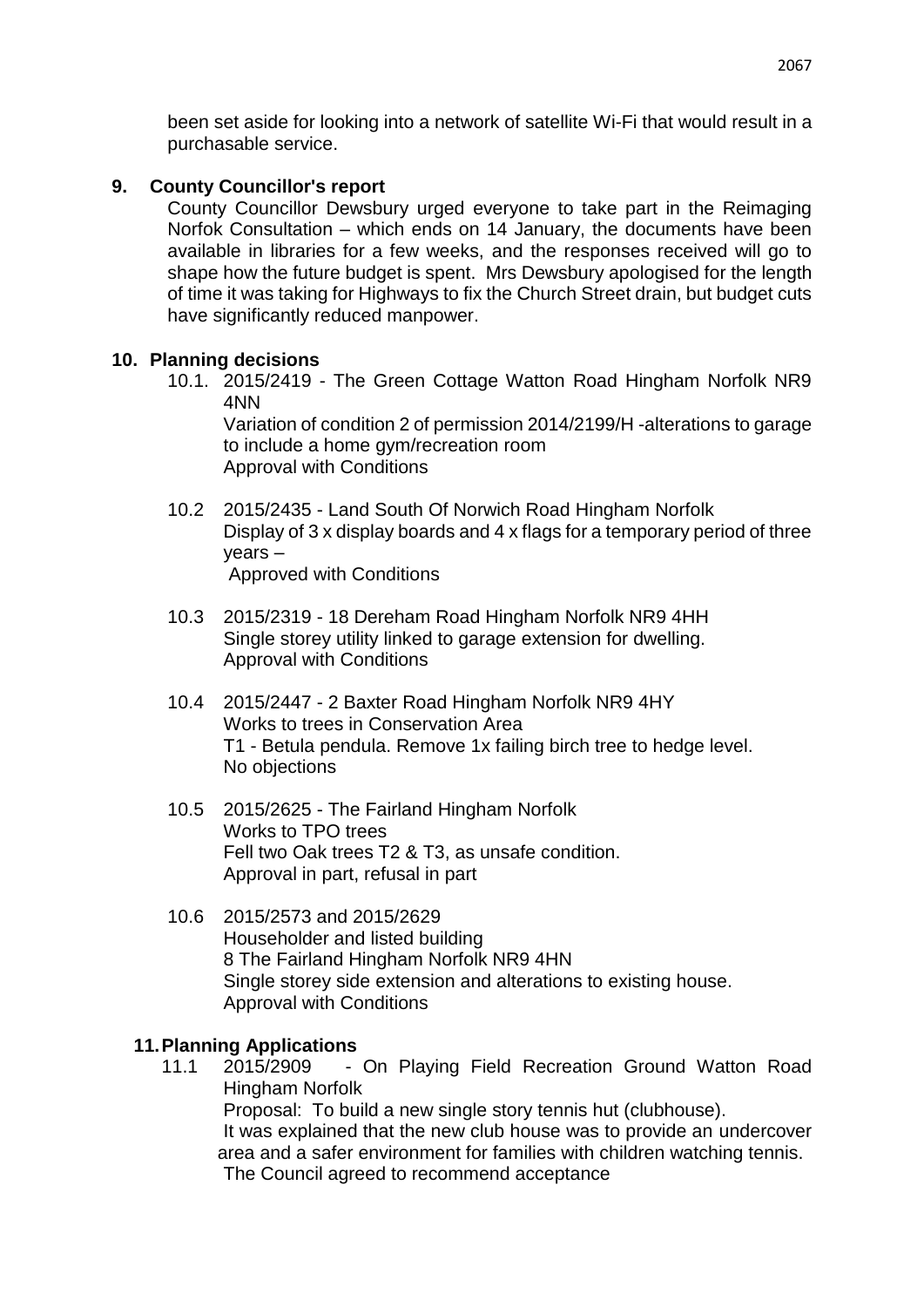- 11.2 2015/2574 Woolleys Garage, 25 Norwich Road Hingham Proposal: Change of use of dwelling into 4 separate flats with parking. The Council agreed to recommend acceptance
- 11.3 2015/2653 Cushing House, 7 The Fairland Hingham Proposal: Installation of Dimplex A12M Air Source Heat Pump at rear of the property on the east side. The Council agreed to recommend acceptance
- 11.4 2015/2678 Discharge of Condition Land South Of Norwich Road Hingham Norfolk Proposal: Discharge of condition 15 of permission 2014/2322 – Landscaping The Council agreed to recommend that the application be refused, on the grounds that the proposed landscaping, number of trees, would not provide sufficient screening of the development for neighbouring properties. The report, "Proposed Landscaping Scheme", details the aftercare of the trees/hedges and shrubs that "SHOULD" take place definite terms of reference as to what aftercare WILL take place and by whom are not detailed, and therefore the Town Council consider there is insufficient information supplied to satisfy condition 15 of the decision notice for application 2014/2322/F, in particular the "LONG TERM design objectives, management responsibilities and maintenance schedules".

#### **12. Planning Appeal**

12.1 3PL/2014/1204/F – (Breckland) Land at Norwich Road – Scoulton Erect new crematorium, car park, access roads, ancillary buildings & gardens of remembrance

The decision by Breckland Council made on 27 August 2015, to grant planning permission, was found to be unlawful and quashed by the High Court. The application is being re determined by Breckland Council Planning Committee. (Clerk to re-iterate HTC concerns).

#### **13. To agree the 2016/17 budget**

The budget spreadsheet, containing amendments made after the meeting on 17 November 2015 was circulated, and agreed. (see Appendix B).

#### **14. To decide the Precept**

A spreadsheet was circulated, detailing examples of how percentage increases (and no increase) in the precept would affect the band D property precept figure (amount payable), and the overall income for the Town Council. It was also explained that the grant passed on by South Norfolk Council, had been decreased for 2016/17 to £3242 (and it was uncertain whether the grant would be available in future years). It was also explained that the Town Council reserves were being diminished by approximately £10k per year. It was agreed to increase the parish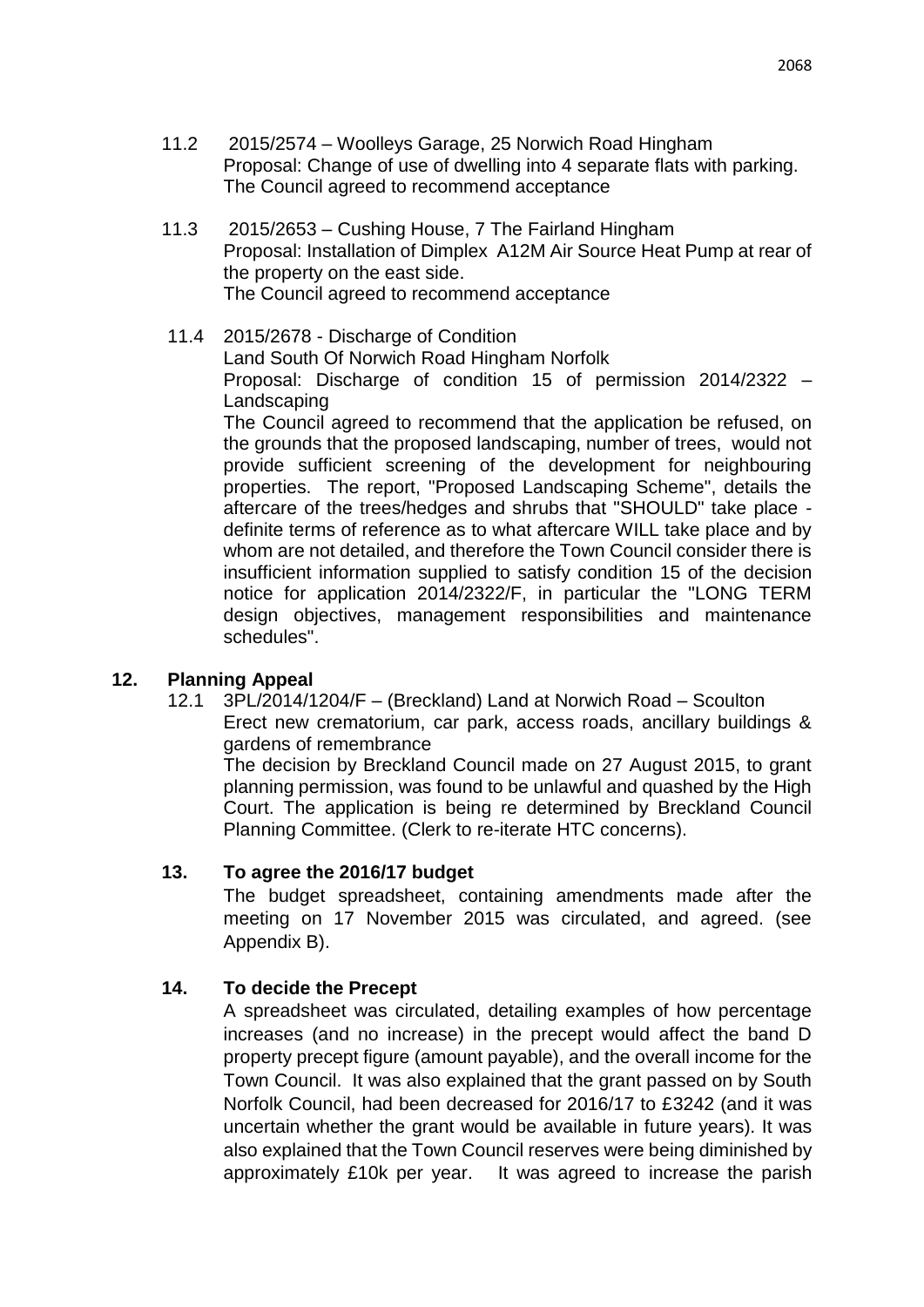precept by 3.93%, equating to a £2.19 per annum increase on a band D property, and a precept total of £49,000 (plus the £3242 grant).

## **15. Market Town Initiative – Concerns that Hingham is still being ignored (Ref token scheme)**

Reference was made to a letter from South Norfolk Council to Hingham Town Council dated 13 may 2014, which stated that SNC would not "let any of its communities die" and that Hingham "would not be disadvantaged by not being part of the Market Town Initiative" and future plans would "ensure that towns and villages are vibrant and prosperous". The Chairman addressed District Councillor Bendle to express the disappointment that Hingham had not been included in the recent token scheme – and had not even been asked. It was acknowledged that SNC had helped a number of the organisation within Hingham and Cllr Bendle was thanked for her hard work in this. Mrs Bendle confirmed that SNC co-ordinated the token scheme for the 4 larger market towns (Wymondham, Diss Loddon and Harleston), and part of that scheme was to offer discounted parking in the SNC owned car parks. It was requested that Cllr Bendle feed back to SNC that similar initiatives for smaller communities would be appreciated. SNC worked with a "Town Team" for each of the towns on the Market Town Initiative, and it was suggested that Hingham could have a "Town Team" that could work to promote the town and work with SNC if future initiatives were launched.

#### **16. Confirmation of the closure of Harrods**

It was confirmed that Harrods of Hingham would close in February, although the property was available for sale or lease, and the owner's preference was for it to be retained as a food shop. It was agreed that a letter of thanks for the service they have provided to the town, should be written to the owners.

# **17. Proposal to grade and/or fill in potholes to the area in front of rose garden**

It was agreed to obtain a quote for chippings/shavings to fill the holes. Enquiries would be made with Abel Homes to see if they would be able to level the ground with their machinery.

#### **18. Proposal to replace the posts on Fairland**

The Clerk was asked to find out how much this would cost.

**19. Proposal to purchase a mini projector to enable planning applications to be viewed at Council meetings**  The Clerk was asked to obtain some prices. The use of a projector was offered.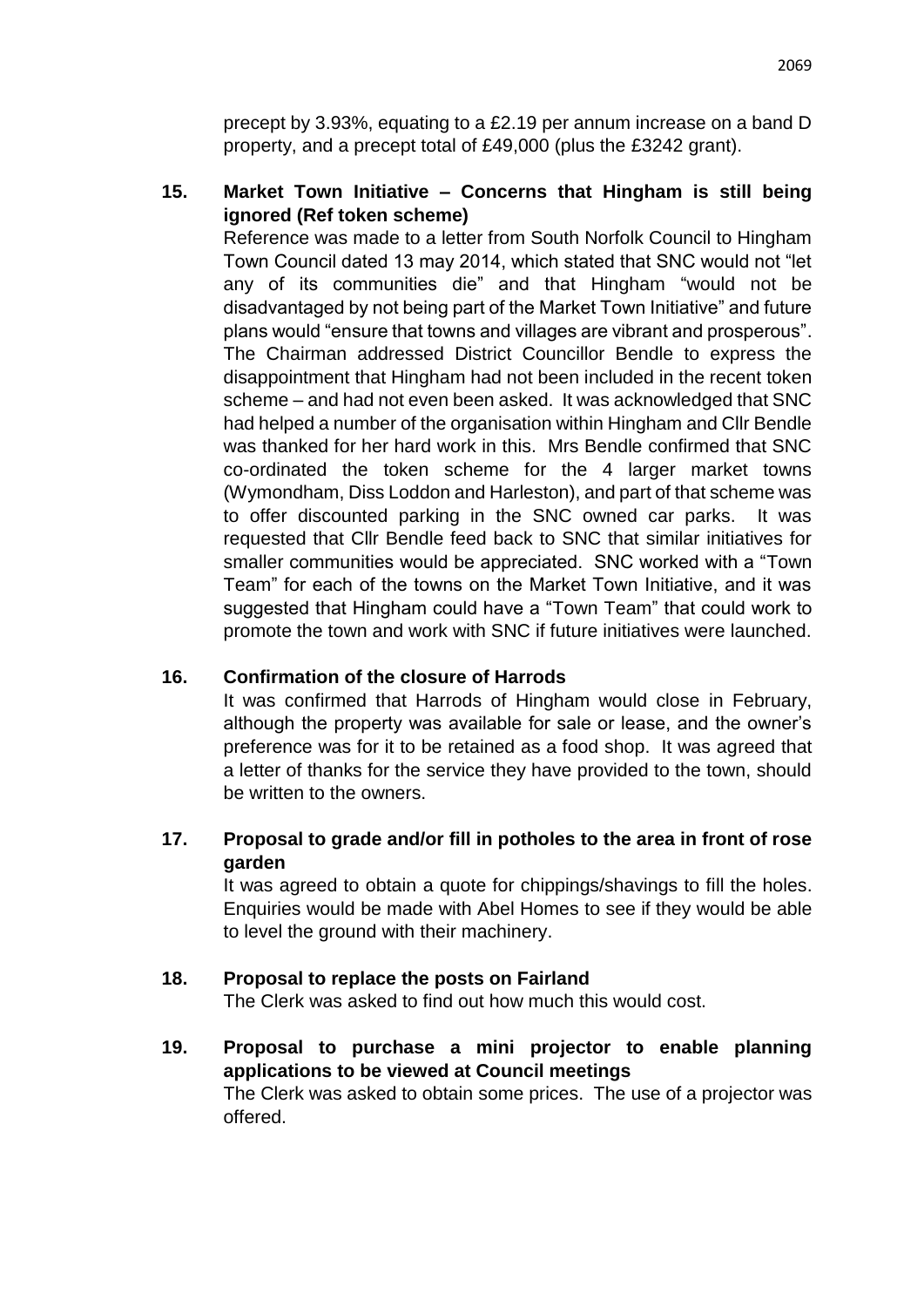#### **20. Proposal to open account with Unity Trust Bank**

It was agreed to approach Unity Trust Bank with regard to opening an account.

# **21. Training/certification requirements for the position of Handyman/gardener**

It was agreed that the handyman should be provided with training to allow him to use pesticides and a brush cutter within the course of his employment. These courses are available at Easton College at a cost of £450 for a 2 part Pesticide course and £250 for a Brushcutter course, mileage would also be payable. The Clerk added that the initial review of the Handyman job description highlighted these training needs, and would be applicable to any one carrying out the job.

- **22. Proposal to write to South Norfolk Council regarding the "dog poo collection van" parking on the Market Place greens.** Agreed. – The Clerk was also asked to put a request in the Parish Magazine asking for dogs to be kept on leads while walking in the sports field, cemetery, churchyard and Welcomme play area.
- **23. Concerns regarding the guard around the Market Place tree in the highway**

The Clerk advised that this had been reported to Norfolk County Council, it was agreed to ask the Handyman to see if he could fix it.

**24. Concerns regarding the Church Street Drain still not being fixed** The Clerk advised that she had contact with Norfolk County Council regarding the drain, at least 7 times and during the most recent telephone call had informed NCC of the inadequate (and lack of) signage to warn drivers of the barriers, and expressed the unacceptable length of time being taken to fix the drain.

# **25. Update on quotations for the electricity supply from various electricity companies**

The Chairman reported that all electricity companies he had contacted do not have a tariff for unmetered supply. Further investigation is needed, including asking other parish councils about their street light electricity supply and enquiring if E-ON will provide a cheaper tariff.

# **26. To consider the application by Lincoln Hall Social Centre for a grant for repairs to the north wall, (if further information has been received).**

Further information was received, stating that approximately £21,000 of the Lincoln Social Centres total funds were specifically raised and therefore ring-fenced as an improvement fund for an extension, this could not therefore be used to pay for the works required to the gable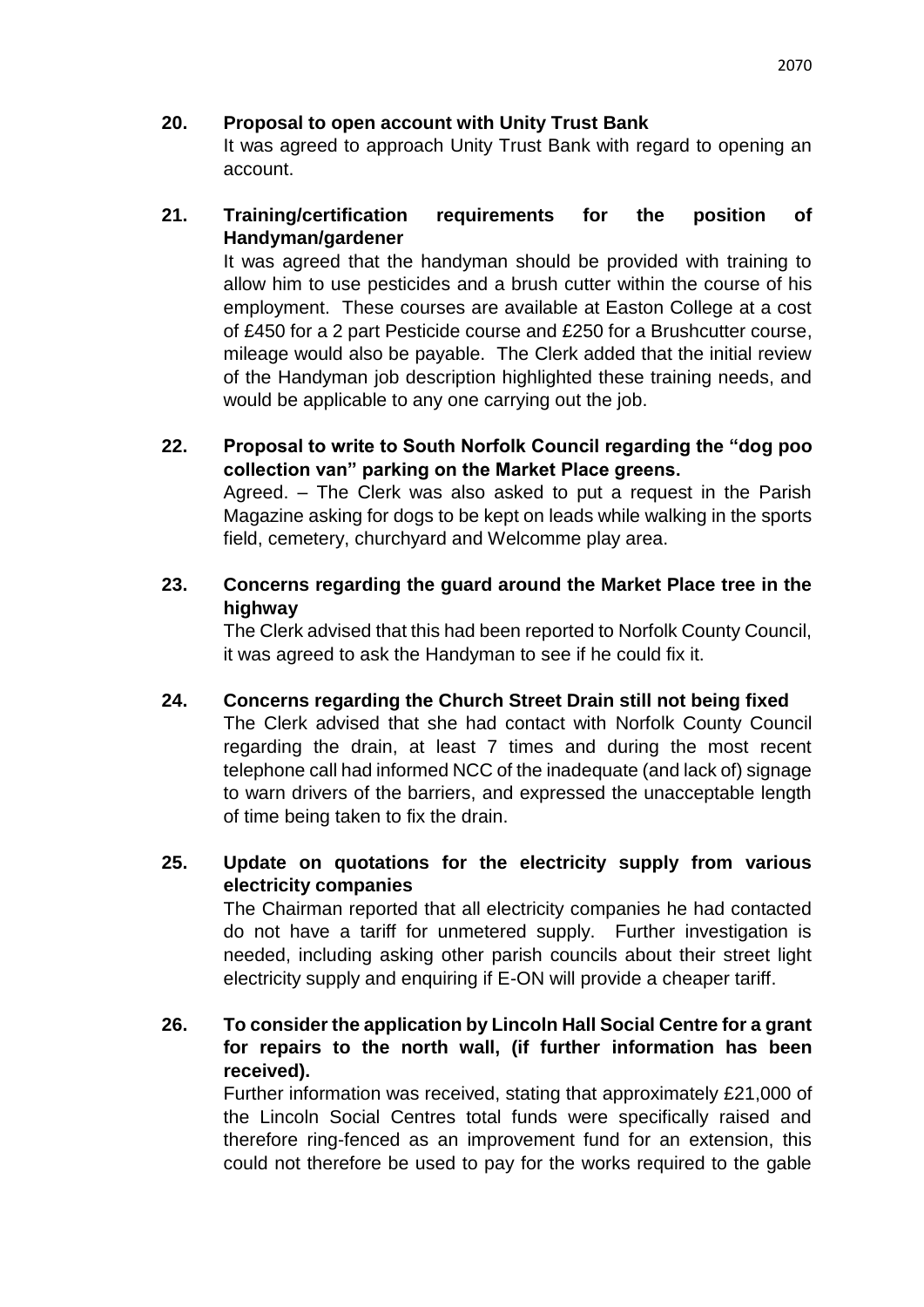end. The cost of the repairs has been estimated at £16.495 plus VAT a grant of £7000 has been received from South Norfolk Council, leaving a balance of £9495, which if wholly paid by the Lincoln Social Centre would leave them with low operational reserves, some of which they know will be required for drainage work. It was agreed to award a grant of £5000 to the Lincoln Social Centre to go toward the cost of repairs.

**27. To consider the donation to be made to toward the heating of the Church for the Sing Along on December 13th .**

It was explained that blow heaters had been hired to heat the church for events over the Christmas period. It was agreed to make a donation of £100.

**28. To consider the donation to be made to a local Charity – following the donation of beer from Abel Homes to the Mediaeval Fair** It was agreed to make a donation of £25.00 to the Lincoln Social Centre.

| D Ramm (5 weeks wages £877.92 and 2x bin bags £5.98)                                           | £883.90   |
|------------------------------------------------------------------------------------------------|-----------|
| A Doe (wages £650.42 + for fair - A Frames £80.06, Hi vis vests £36.86, Litter pickers £29.75, | £832.97   |
| <b>Lights £35.88)</b>                                                                          |           |
| <b>C Cowles (grass cutting)</b>                                                                | £833.00   |
| E-on                                                                                           | £560.10   |
| K & M Lighting                                                                                 | £308.23   |
| Anglian Water (attleborough Rd)                                                                | £6.31     |
| <b>ESPO (toilet cleaning)</b>                                                                  | £33.74    |
| <b>First Copy (Metered printing)</b>                                                           | £22.04    |
| <b>WPS Insurance (Fair fireworks)</b>                                                          | £333.90   |
| <b>Viking (paper and Pump Pots)</b>                                                            | £107.83   |
| <b>Berry Hall Woodlands (Christmas Tree)</b>                                                   | £290.00   |
| V English (news paper ad - Fair)                                                               | £45.00    |
| G Maltby (Fair - Craft materials £13.98, Buckets £19.92, Wine £39.00, Badge clips £1.99, Apple | £84.99    |
| juice etc £10.10)                                                                              |           |
| P Eldridge (Reimbursement for cash payment to fire-eater)                                      | £180.00   |
| P Dore - (Fair - postage, refreshments, batteries, hand gel, sponges)                          | £30.00    |
| Hockham Playing Field Association (donation for use of market stalls)                          | £50.00    |
| St Andrew's Church (PCC) (fair - Heating Church)                                               | £100.00   |
| A hare (defib battery)                                                                         | £205.00   |
| <b>HMRC</b>                                                                                    | £300.29   |
| Lincoln hall social centre (Fair - donation from beer sales)                                   | £25.00    |
| Lincoln hall social centre (hall Hire - inc.£126 for the Fair)                                 | £218.00   |
| <b>TOTAL</b>                                                                                   | £5,450.30 |

#### **29. Accounts for Payment**

...........................................................................Chairman 02 February 2016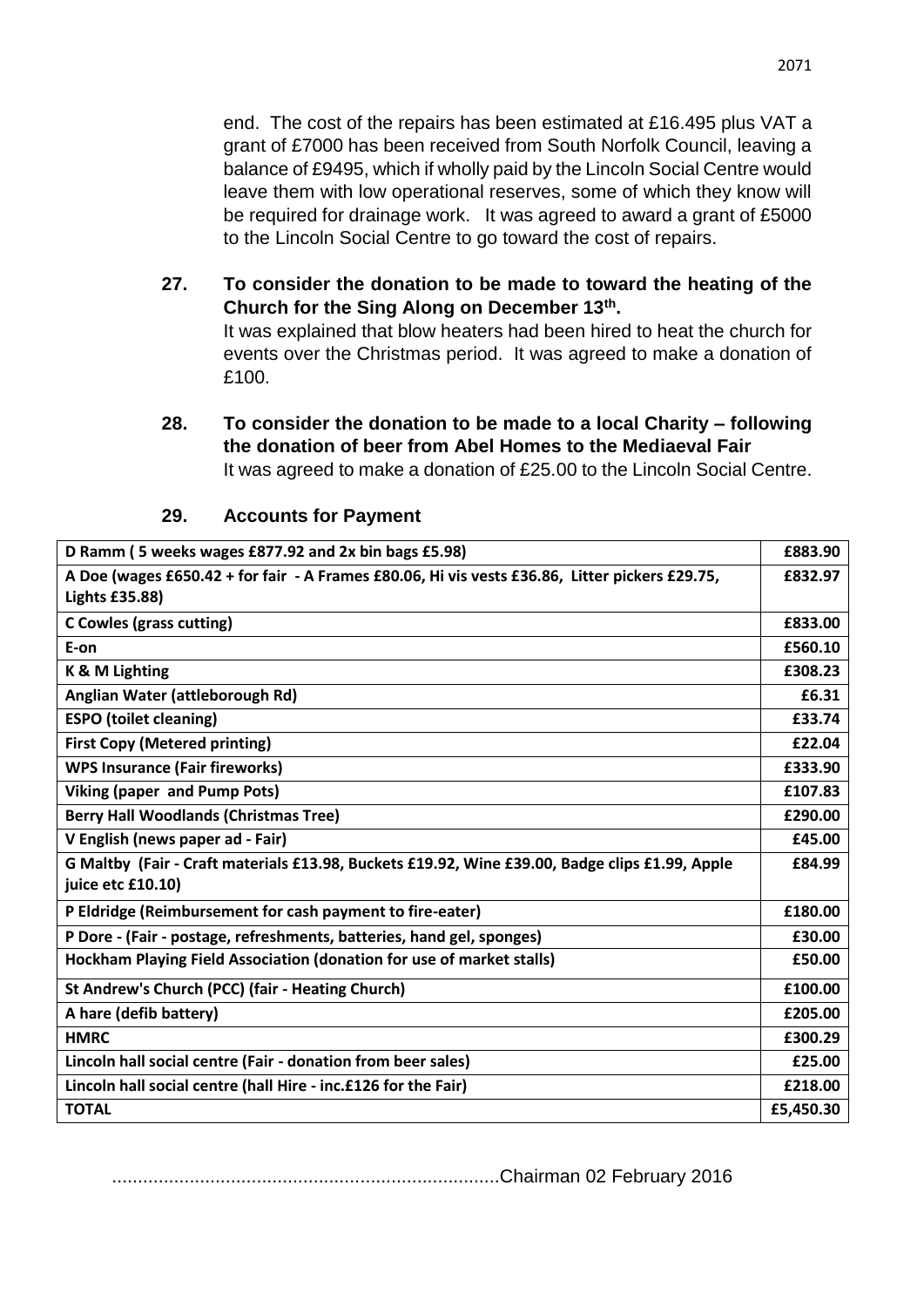# Clerks Report for 05 January 2016

| Min: | <b>Update</b>                                                                                                                                                                                                                                                                                                                                                                                                                                                                                                                                                                                                       |  |  |  |  |  |  |
|------|---------------------------------------------------------------------------------------------------------------------------------------------------------------------------------------------------------------------------------------------------------------------------------------------------------------------------------------------------------------------------------------------------------------------------------------------------------------------------------------------------------------------------------------------------------------------------------------------------------------------|--|--|--|--|--|--|
|      | Matters Arising From the minutes of the meeting on 01 December 2015                                                                                                                                                                                                                                                                                                                                                                                                                                                                                                                                                 |  |  |  |  |  |  |
| 2.3  | Letter to the White Hart pub regarding the placement of tables blocking pedestrian access. Sent -<br>also thanking them for the donated raffle prizes and welcoming them to Hingham                                                                                                                                                                                                                                                                                                                                                                                                                                 |  |  |  |  |  |  |
| 6.4  | Cemetery Sign (to be ordered), Mole Removal (seeking quotations) and weed-killing (a request has<br>been made that the handyman does not weed killer - until the requirement for training and<br>certification can be investigated and fulfilled if necessary).                                                                                                                                                                                                                                                                                                                                                     |  |  |  |  |  |  |
| 12   | Hingham Public Toilets - Nothing further has been heard regarding the refurbishment of the toilets<br>or the proposed leasing/transfer arrangements                                                                                                                                                                                                                                                                                                                                                                                                                                                                 |  |  |  |  |  |  |
| 14   | Appointment letter to the internal auditor - sent                                                                                                                                                                                                                                                                                                                                                                                                                                                                                                                                                                   |  |  |  |  |  |  |
| 15   | Advertisement for an Internal Auditor (2016/17) - being finalised ready for circulation.                                                                                                                                                                                                                                                                                                                                                                                                                                                                                                                            |  |  |  |  |  |  |
| 17   | Parish Partnership Bid - was sent to Norfolk County Council, and confirmation of receipt was received.<br>The final bid figure was £1761.50 (Supply SAM 2 portable read your speed sign c/w 2 batteries, charger<br>and set of clamps. Data addition for above sign with software and leads (records<br>time/date/volume/speed) Supply spare brackets x4. Supply and install 76mm straight post. Supply and<br>install 2x post extension). The bid submitted included the addition of a second post extension, as it is<br>likely this will be required for a potential site for the SAM2 sign in the Market Place. |  |  |  |  |  |  |
| 18   | Letter to Norfolk Constabulary regarding the enforcement of 20 MPH speed limit. Sent                                                                                                                                                                                                                                                                                                                                                                                                                                                                                                                                |  |  |  |  |  |  |
| 19   | Grass Cutting Tenders $-2$ expressions of interest have been made $-$ the specification is being checked<br>and retyped to make it electronically available - and covering letter asking for all relevant documents<br>is being prepared - receipt of quotations will be requested by 25 Feb 16 ready for the March meeting.                                                                                                                                                                                                                                                                                        |  |  |  |  |  |  |
| 24   | K and M lighting have been instructed to carry out the fitting of the light and power point for the<br>Fairland bus shelter $-$ awaiting a possible start date.                                                                                                                                                                                                                                                                                                                                                                                                                                                     |  |  |  |  |  |  |
|      | <b>OTHER UPDATES</b>                                                                                                                                                                                                                                                                                                                                                                                                                                                                                                                                                                                                |  |  |  |  |  |  |
|      | Loose and noisy drain cover in Church Street - Reported to Highways that there is no signage to warn drivers<br>that oncoming traffic will be on the wrong side of the road. Expressed unacceptable length of time it is taking<br>for the drain to be repaired. Highways advised that they would do all they can to priorities the repair - but it<br>was dependent upon the "tarmac gang and the "ironwork gang" both being available. The work gangs do not<br>work over the Christmas period.                                                                                                                   |  |  |  |  |  |  |
|      | Bank Account - The forms were again returned to the Clerk-asking for account numbers and sort code - which<br>were stated on the covering letter. Forms resent to the bank with another covering letter.                                                                                                                                                                                                                                                                                                                                                                                                            |  |  |  |  |  |  |
|      | Complaint to the bank /banking arrangements- a letter of complaint has been sent - no response has been<br>received - another letter will be sent this month requesting a response.                                                                                                                                                                                                                                                                                                                                                                                                                                 |  |  |  |  |  |  |
|      | Spare land at B1108/Attleborough Road/Dereham Road junction - The Highways working Party have advised<br>that they are meeting with the Highways Safety Inspector - and will discuss the Fairland crossroads/parking<br>issues in that area, during the visit.                                                                                                                                                                                                                                                                                                                                                      |  |  |  |  |  |  |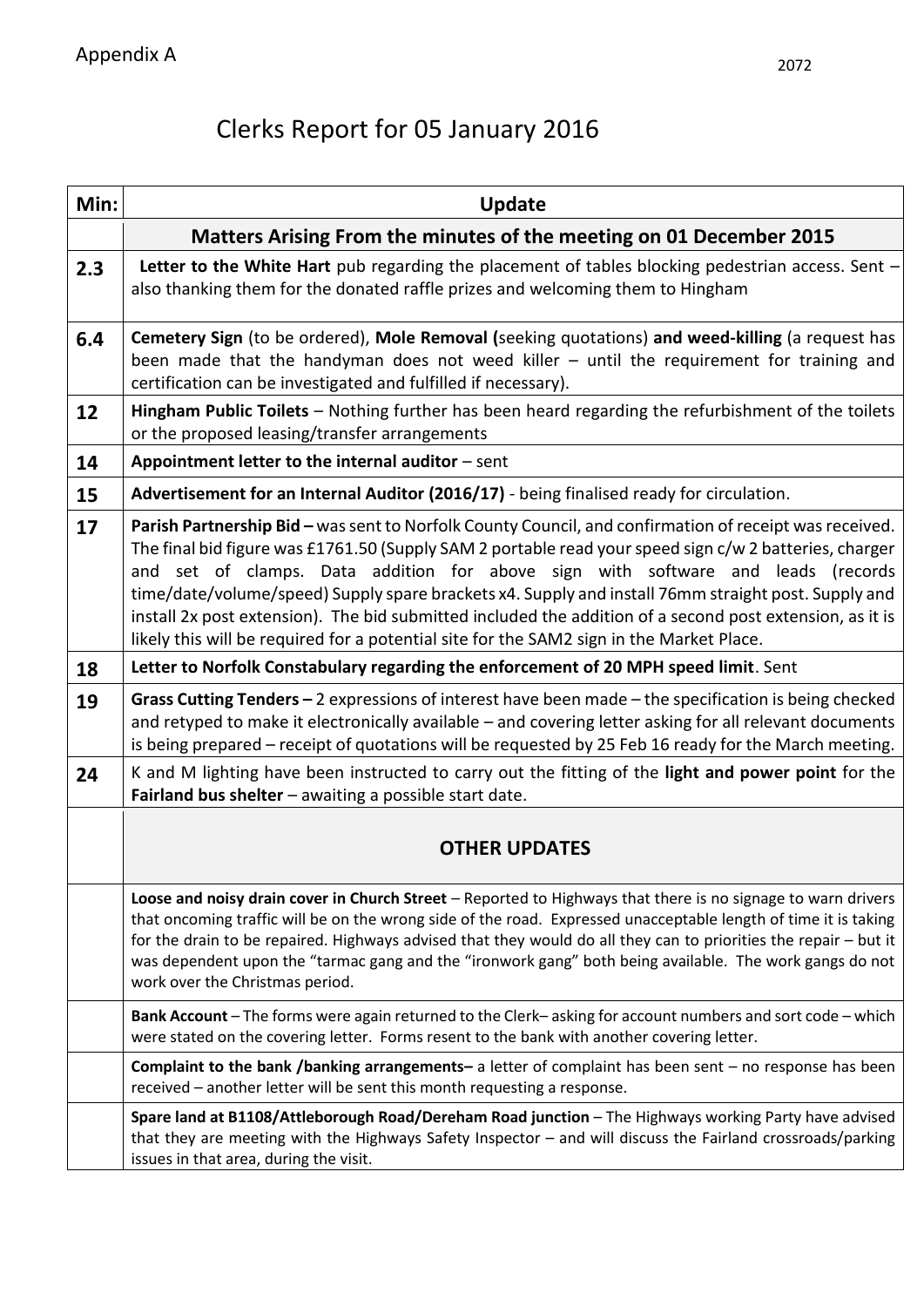| Tree felling on the Fairland – On the SNC planning portal the application is showing as granted in part – (for<br>the tree by the Lincoln Hall entrance) and REFUSED in part, for the tree by Attleborough Road Junction. The<br>Clerk has queried this with SNC as the decision date was not until 11 January, and the Contractor had advised<br>that SNC had requested further information (picus report) to support the felling of the tree                                                                                                                                                                                                                                                                                                                                                                                                                                                                             |
|----------------------------------------------------------------------------------------------------------------------------------------------------------------------------------------------------------------------------------------------------------------------------------------------------------------------------------------------------------------------------------------------------------------------------------------------------------------------------------------------------------------------------------------------------------------------------------------------------------------------------------------------------------------------------------------------------------------------------------------------------------------------------------------------------------------------------------------------------------------------------------------------------------------------------|
| Play area/skate park-- A new sign needs to be arranged - wording needs to be agreed - the clerk suggests<br>using the Town Council email address as point of contact.                                                                                                                                                                                                                                                                                                                                                                                                                                                                                                                                                                                                                                                                                                                                                      |
| Speedwatch Volunteers - A list of volunteers has been sent to the Highways Working Party                                                                                                                                                                                                                                                                                                                                                                                                                                                                                                                                                                                                                                                                                                                                                                                                                                   |
| Request sent to Ravencroft for them to invite tenders for required work - they have responded stating that<br>quotations have been requested from 3 companies and replies to go directly to the Clerk.                                                                                                                                                                                                                                                                                                                                                                                                                                                                                                                                                                                                                                                                                                                     |
| Christmas Tree - Safely delivered - help received from Mr P Bacon, the fire service and the electrician (and<br>coffee from Mrs Hare) gratefully received- Mr Eldridge to liaise to organise the tree's removal. Berry<br>Woodland are no longer able to supply a tree as that was the last of the large trees available.                                                                                                                                                                                                                                                                                                                                                                                                                                                                                                                                                                                                  |
| Job Description for the Caretaker/Gardener - An initial look at the job description highlighted some serious<br>issues - the job description contained instruction that a chainsaw and weed killer should be used, the<br>current handyman has not received training for this, and has therefore been requested to abstain from<br>using either until the situation can be resolved - a re worded job description is being prepared and will be<br>discussed with the handyman. - Mr Eldridge is investigating the cost of training courses.                                                                                                                                                                                                                                                                                                                                                                               |
| Damaged Street Light - Norwich Road - the Insurance company has given the go ahead for this to be<br>completed - the Clerk has notified K and M Lighting and is awaiting a response regarding liaison with UK<br>Power a possible start date.                                                                                                                                                                                                                                                                                                                                                                                                                                                                                                                                                                                                                                                                              |
| Letter to mobile phone companies - standardised response from 2 companies - stating always looking for<br>ways to improve the signal, and I could purchase a signal booster for indoors - technology is changing and<br>more people were using the internet to make mobile phone calls - one company asked for phone number<br>and account details so that they could look into the query -                                                                                                                                                                                                                                                                                                                                                                                                                                                                                                                                |
| <b>OUTSTANDING ISSUES</b>                                                                                                                                                                                                                                                                                                                                                                                                                                                                                                                                                                                                                                                                                                                                                                                                                                                                                                  |
| <b>Church Clock</b> – The key (previously used by the person employed as "clock winder") to the bottom tower door<br>- has not been located, Peter Trett is looking to change one of the padlocks                                                                                                                                                                                                                                                                                                                                                                                                                                                                                                                                                                                                                                                                                                                          |
| Administration of payroll - This should be re visited as an agenda item - (ideally - when a response has<br>been received from HMRC regarding the credit on the PAYE account – and it is clear why the credit has<br>occurred) – no response from HMRC regarding the credit on the account – this will be chased during January.                                                                                                                                                                                                                                                                                                                                                                                                                                                                                                                                                                                           |
| Uneven surface around manhole cover in Church Street pavement - Paul Sellick took photos and would try to<br>arrange this to be evened out.<br>Blocked Drains - Paul Sellick spoke to the work crew attending the Attleborough Road path and requested<br>that they hand cleared the Attleborough Road drains. The blocked drains in the Market Place, Church Street,<br>were all inspected and noted to require clearing. (These drains and ones on Hall Lane have also been<br>requested for cleaning during the Ranger visit). A drain in Hardingham Road was also noted as blocked.<br>Request for dropped kerbs at Lincoln Close - Paul Sellick took photos of both ends of the footpath, and would<br>request that the footpath gradient be changed and dropped kerbs be installed. He did warn that this may take<br>some time.<br>No further action has been taken by NCC Highways (as far as the Clerk is aware). |
| CiLCA Training Pack - To be ordered                                                                                                                                                                                                                                                                                                                                                                                                                                                                                                                                                                                                                                                                                                                                                                                                                                                                                        |
| Request for a quotation for larger/additional 20 MPH signs - The Clerk discussed this with Paul Sellick - he<br>verbally quoted a price of £50 per sign (£100 per pair i.e where the signs are back to back on one post) - he<br>was concerned that installing larger signs may only result in a temporary reduction in speed of a limited<br>number of vehicles - regular drivers would soon become accustomed to them. He felt that the use of a<br>movable SAM sign would be more beneficial. - The Clerk suggests waiting to see if the funding bid for a SAM                                                                                                                                                                                                                                                                                                                                                          |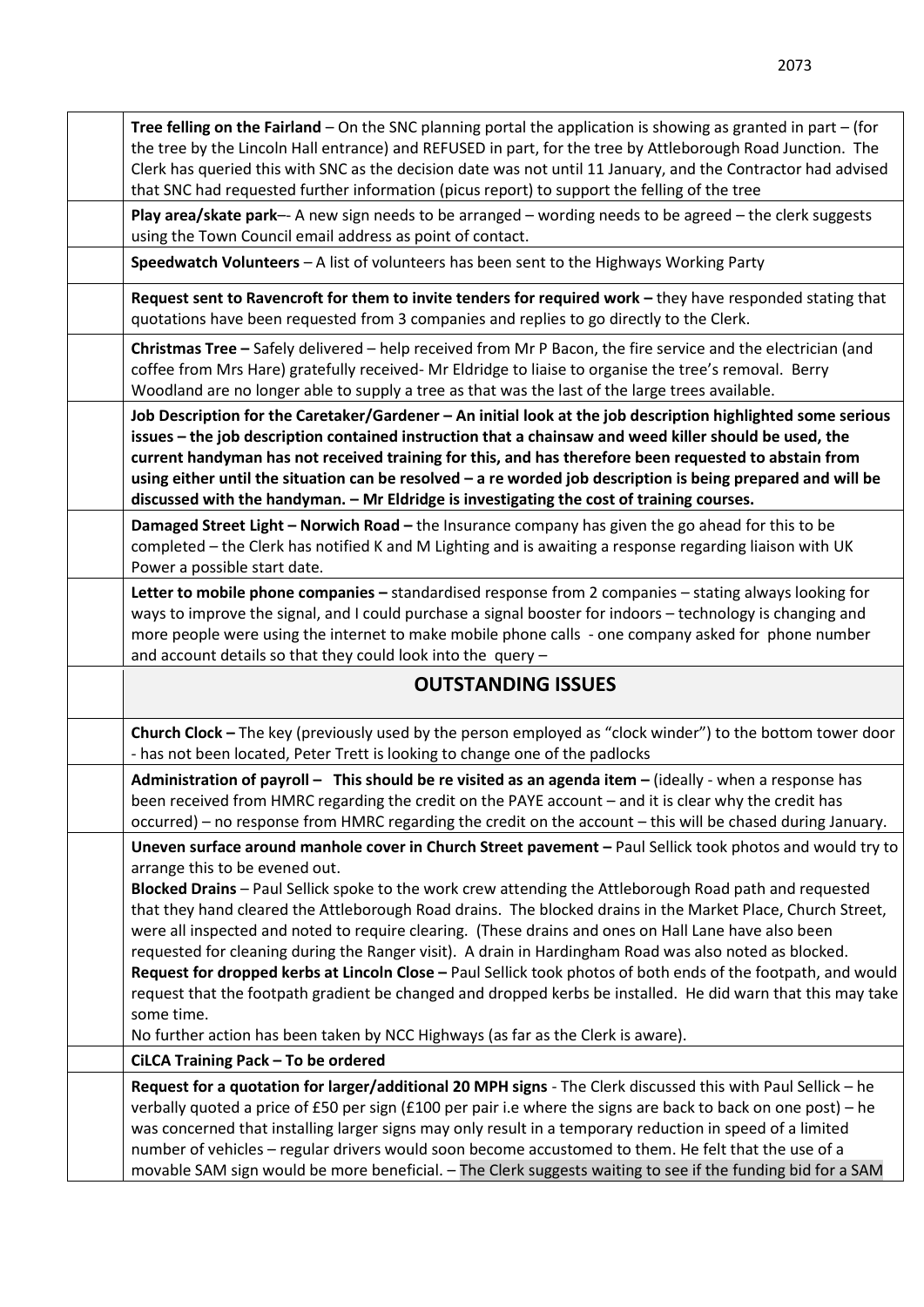| sign is successful, and if such a sign helps to reduce speeding, before deciding on changing to larger general |
|----------------------------------------------------------------------------------------------------------------|
| speed limit signage.                                                                                           |

#### Report Prepared – 04 January 2016

.

This report does not detailed contain updates when the subject is a current agenda item – or has been within the remit of a working party and the Clerk has not been involved.